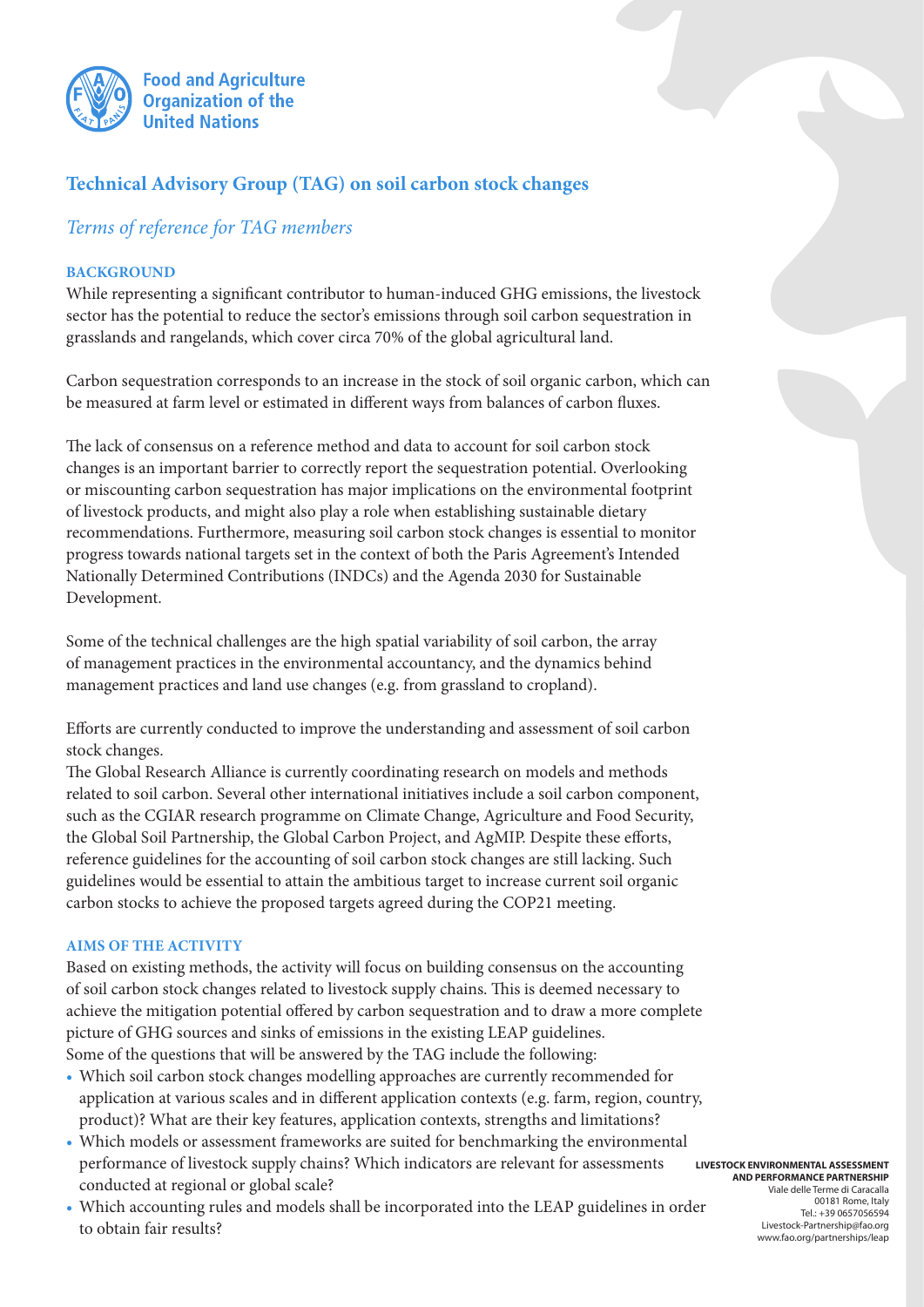#### **SCOPE**

A scoping analysis is currently under development, and it will provide direction to the work of the TAG. This scoping analysis will include:

- A review of the main approaches for modelling soil carbon stock changes, with special emphasis on grasslands and rangelands.
- Identification and description of those contentious issues in modelling approaches (with specific emphasis on LCA and national GHG emission accounting frameworks) where consensus should to be built.
- A proposal for the technical boundaries of the TAG regarding, but not restricted to:
	- The definition of grasslands (e.g. whether to include savannahs, cut grasslands) and rangelands
	- Whether to include other land use types, e.g. cropland, which are relevant for feed
	- How to define a reference state for land use and land use change
	- Whether and how to consider carbon stock changes during land occupation
	- How to consider carbon stock changes after a land use transformation, e.g. forest to grassland, grassland to cropland
	- Existing sources of data for soil carbon storage and which model they follow
	- The type of biomass: below ground only (and until what depth) or above ground as well
	- Where to cut off the carbon cycle
	- Whether implications on soil fertility or quality should be addressed

## **DELIVERABLES**

- LEAP guidelines on accounting for soil carbon stock changes
- Peer-reviewed paper for publication in scientific journal

### **TIMEFRAME**

An indicative timeline for the work programme of the soil carbon TAG is provided below:

|                                                                 | 2016 |  |   |   |          |   |   | 2017 |              |   |              |   |   |   |              |   |         |   |   |
|-----------------------------------------------------------------|------|--|---|---|----------|---|---|------|--------------|---|--------------|---|---|---|--------------|---|---------|---|---|
| <b>Activities</b>                                               | I    |  | A | S | $\Omega$ | N | D |      | $\mathbf{F}$ | M | $\mathbf{A}$ | M | T | Т | $\mathbf{A}$ | S | $\circ$ | N | D |
| Scoping analysis                                                |      |  |   |   |          |   |   |      |              |   |              |   |   |   |              |   |         |   |   |
| Nomination of the expert                                        |      |  |   |   |          |   |   |      |              |   |              |   |   |   |              |   |         |   |   |
| Final scoping analysis                                          |      |  |   |   |          |   |   |      |              |   |              |   |   |   |              |   |         |   |   |
| <b>TAG</b> formation                                            |      |  |   |   |          |   |   |      |              |   |              |   |   |   |              |   |         |   |   |
| Call for nominations                                            |      |  |   |   |          |   |   |      |              |   |              |   |   |   |              |   |         |   |   |
| Final nominations                                               |      |  |   |   |          |   |   |      |              |   |              |   |   |   |              |   |         |   |   |
| Selection of TAG members                                        |      |  |   |   |          |   |   |      |              |   |              |   |   |   |              |   |         |   |   |
| <b>TAG</b> work timeline                                        |      |  |   |   |          |   |   |      |              |   |              |   |   |   |              |   |         |   |   |
| Preparation of the<br>1st face-to-face meeting                  |      |  |   |   |          |   |   |      |              |   |              |   |   |   |              |   |         |   |   |
| 1 <sup>st</sup> face-to-face mtg                                |      |  |   |   |          |   |   |      |              |   |              |   |   |   |              |   |         |   |   |
| Online discussion and<br>writing of draft guidelines            |      |  |   |   |          |   |   |      |              |   |              |   |   |   |              |   |         |   |   |
| $2nd$ face-to-face mtg                                          |      |  |   |   |          |   |   |      |              |   |              |   |   |   |              |   |         |   |   |
| Development of cases<br>studies and writing of<br>journal paper |      |  |   |   |          |   |   |      |              |   |              |   |   |   |              |   |         |   |   |
| Online discussion                                               |      |  |   |   |          |   |   |      |              |   |              |   |   |   |              |   |         |   |   |
| First draft to LEAP Steering<br>Committee                       |      |  |   |   |          |   |   |      |              |   |              |   |   |   |              |   |         |   |   |
| Peer-review                                                     |      |  |   |   |          |   |   |      |              |   |              |   |   |   |              |   |         |   |   |
| Public review/revision                                          |      |  |   |   |          |   |   |      |              |   |              |   |   |   |              |   |         |   |   |
| Final publication                                               |      |  |   |   |          |   |   |      |              |   |              |   |   |   |              |   |         |   |   |

**LIVESTOCK ENVIRONMENTAL ASSESSMENT AND PERFORMANCE PARTNERSHIP** Viale delle Terme di Caracalla 00181 Rome, Italy Tel.: +39 0657056594 Livestock-Partnership@fao.org www.fao.org/partnerships/leap